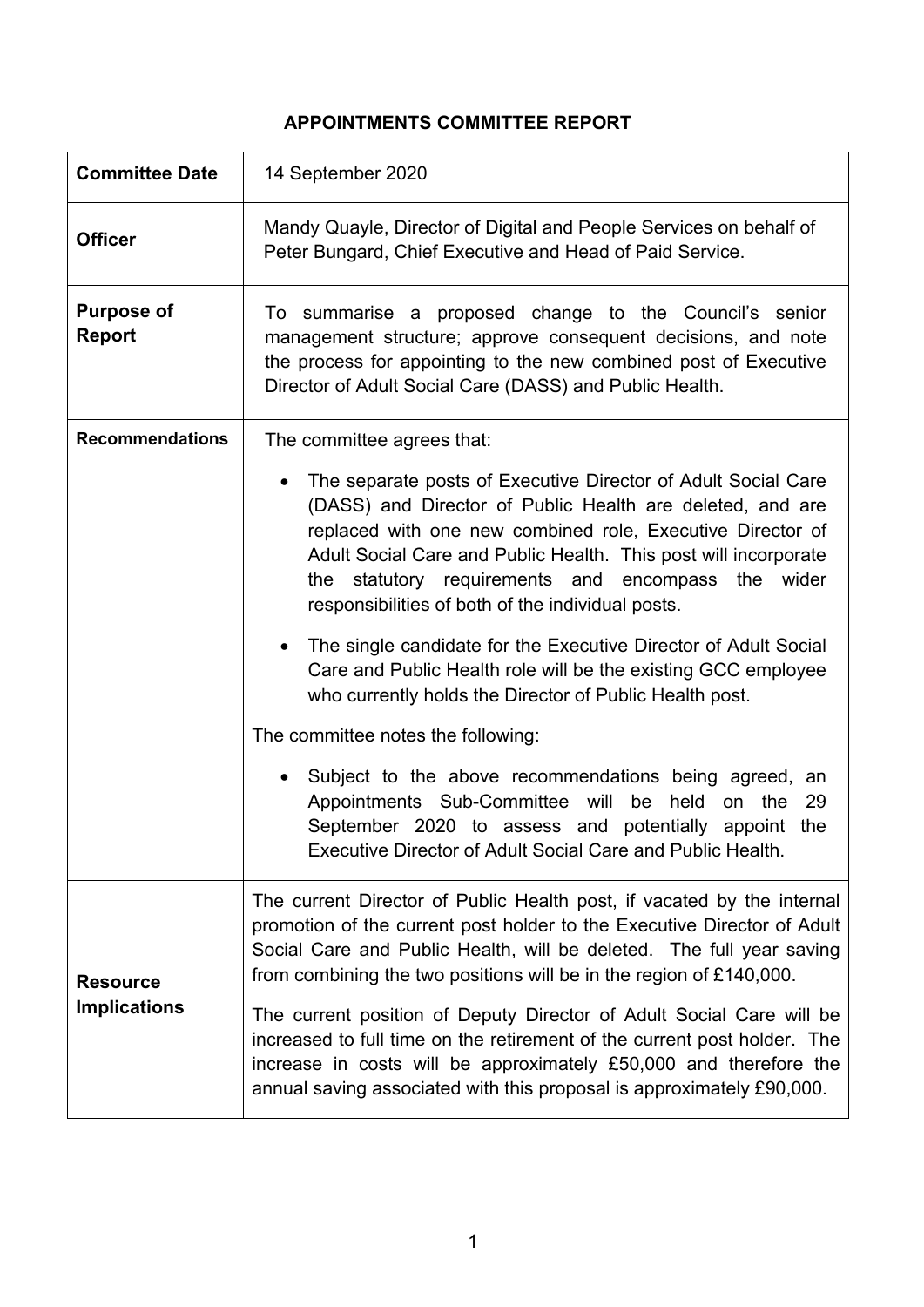#### **MAIN REPORT CONTENTS**

#### **1. Purpose of Report**

The purpose of this report is to update members on a further phase of changes to the Council's senior management structure; approve the consequent decisions and to agree the process of appointing to the newly created position.

### **2. Background**

Following a number of changes in the senior team, CoMT began conversations regarding our operating model and senior leadership team in 2019 to ensure that we are best placed to meet our 'Gloucestershire – Looking to the future' aims and objectives.

The Appointments Committee agreed at its meeting on 5 February 2019 to delete the Director: Strategic Finance post and replace it with the role of Deputy Chief Executive or Director of Corporate Resources which combined the s151 role with oversight of a wider range of services. The Executive Director of Corporate Resources joined in the Council in July 2019.

The Appointments Committee agreed at its meeting on 6 March 2020 to establish the role of Director of Policy, Performance and Governance which would include the Monitoring Officer role and an appointment was made to this post on 11 March 2020.

# **3. Senior Management Structure**

The Executive Director of Adult Social Care advised, in late 2019, of her intention to retire in spring 2021. The Chief Executive started an engagement exercise with the Executive Directors and Directors within Adult Services to hear their suggestions and proposals around the senior management structure of that area, so that some recommendations could be prepared for Members on the way forward. The key recommendation from the engagement process is that the individual posts of the Executive Director of Adult Social Care and of the Director of Public Health be replaced with one new combined role, Executive Director of Adult Social Care and Public Health, which will incorporate the statutory requirements for, and encompass the responsibilities of, both of the individual posts.

There is an established working relationship between the two directorates and a natural affinity between the services, both focussed on the wellbeing of the most vulnerable adults in our county.

The Care Act brought about radical change in terms of the culture, funding and the practice of social care. There are a number of areas of synergy between social care and public health, for example the 'wellbeing principle' where decisions about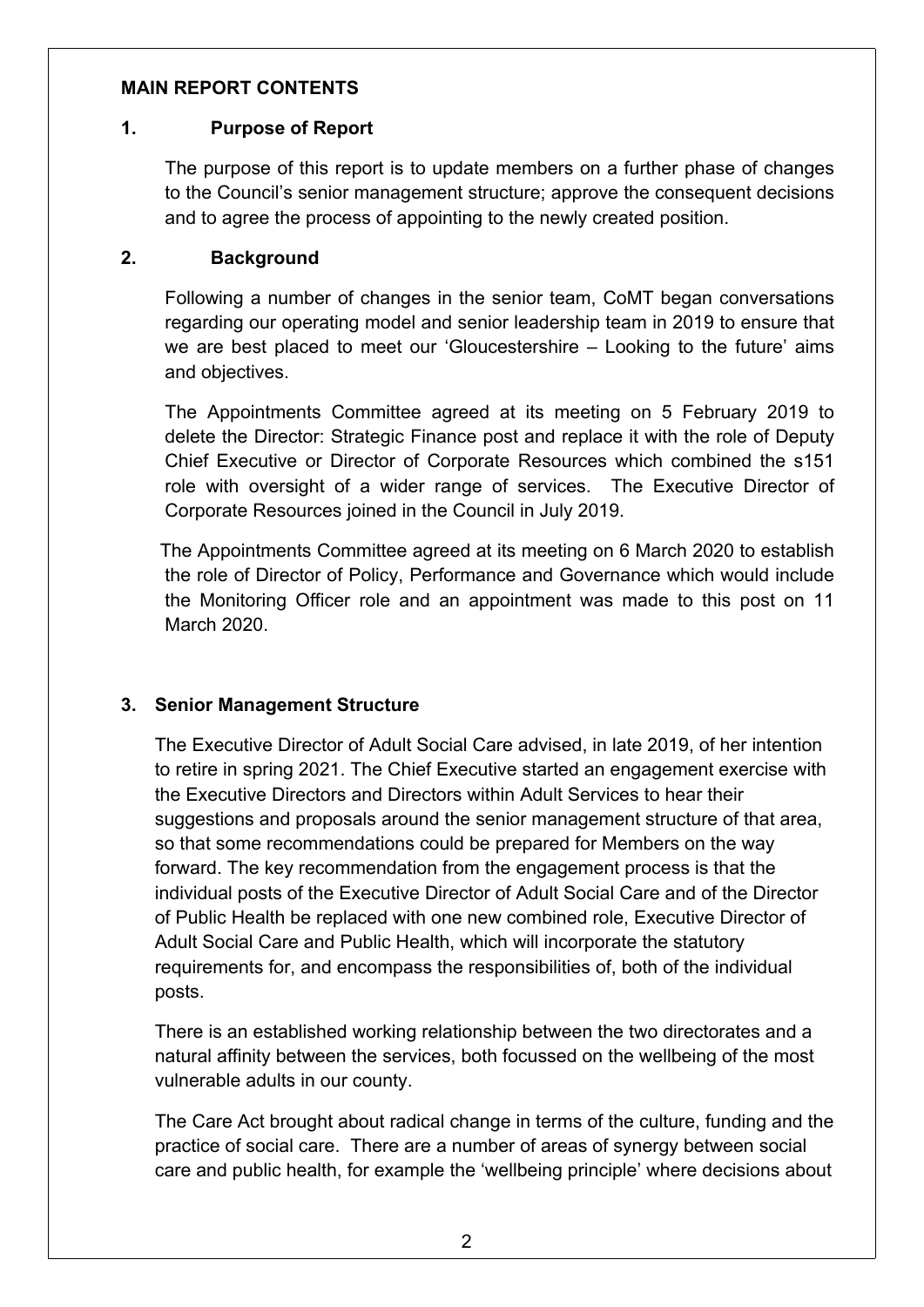an adult must promote their wellbeing. The Act also placed a duty on local authorities to prevent care needs becoming more serious. Such an approach encompasses a range of public health services and merging the posts would enable public health principles to be further embedded in the work of adult social care and enhance the next stage of the Council's demand management approach.

The Director of Public Health (DPH) has a statutory duty to lead the county's work in tackling health inequalities; this involves working with a range of vulnerable groups and understanding the homes and communities in which people live. The DPH's leadership in relation to the development of healthy places will increase the number of years of healthy life thus reducing dependency on services, where as the DASS role is responsible for the professional leadership and operational leadership of services for people when they are most disadvantaged and vulnerable. Furthermore there are obvious areas of overlap around the safeguarding agenda, mental health, drugs and alcohol, domestic abuse and poverty.

In addition, both the DASS and DPH roles are system leaders and work together and with partners to join up health and care services across Gloucestershire. The NHS has set a clear strategy to develop integrated care systems (ICS) and both public health and adult social care are integral to this. In Gloucestershire both roles have been heavily involved in the creation and development of the ICS and this is a testament of the strength of our relationship with the CCG and other local health partners. There is an obvious efficiency in merging the two posts which will also enable a greater focus on the needs of the Council in evolution of the ICS.

There is a national shortage of experienced Adult Social Care officers and it is highly likely that an external recruitment process would not result in attracting a suitable applicant. The proposed approach takes advantage of the fact that we have a skilled, respected officer in the Director of Public Health post who would stay longer in the council if there is the opportunity for development.

Furthermore there has been a significant amount of turnover in corporate leadership in recent years. A number of long serving individuals have left to take up promotion opportunities in other councils or have come to retirement age. Only the Chief Executive, the Director of Public Health and the two joint appointments, one with Gloucester City Council and the other with the CCG, have longer than two years on the senior team. As a consequence there is organisational benefit to supporting internal progression in order to enable the retention of organisation learning and stability.

# **4. Appointment of the Executive Director of Adult Social Care and Public Health**

Should the Appointments Committee agree to this approach, it is proposed that there will be an internal selection process. The internal selection is justified as a reasonable alternative to redundancy, given the proposed deletion of the Director